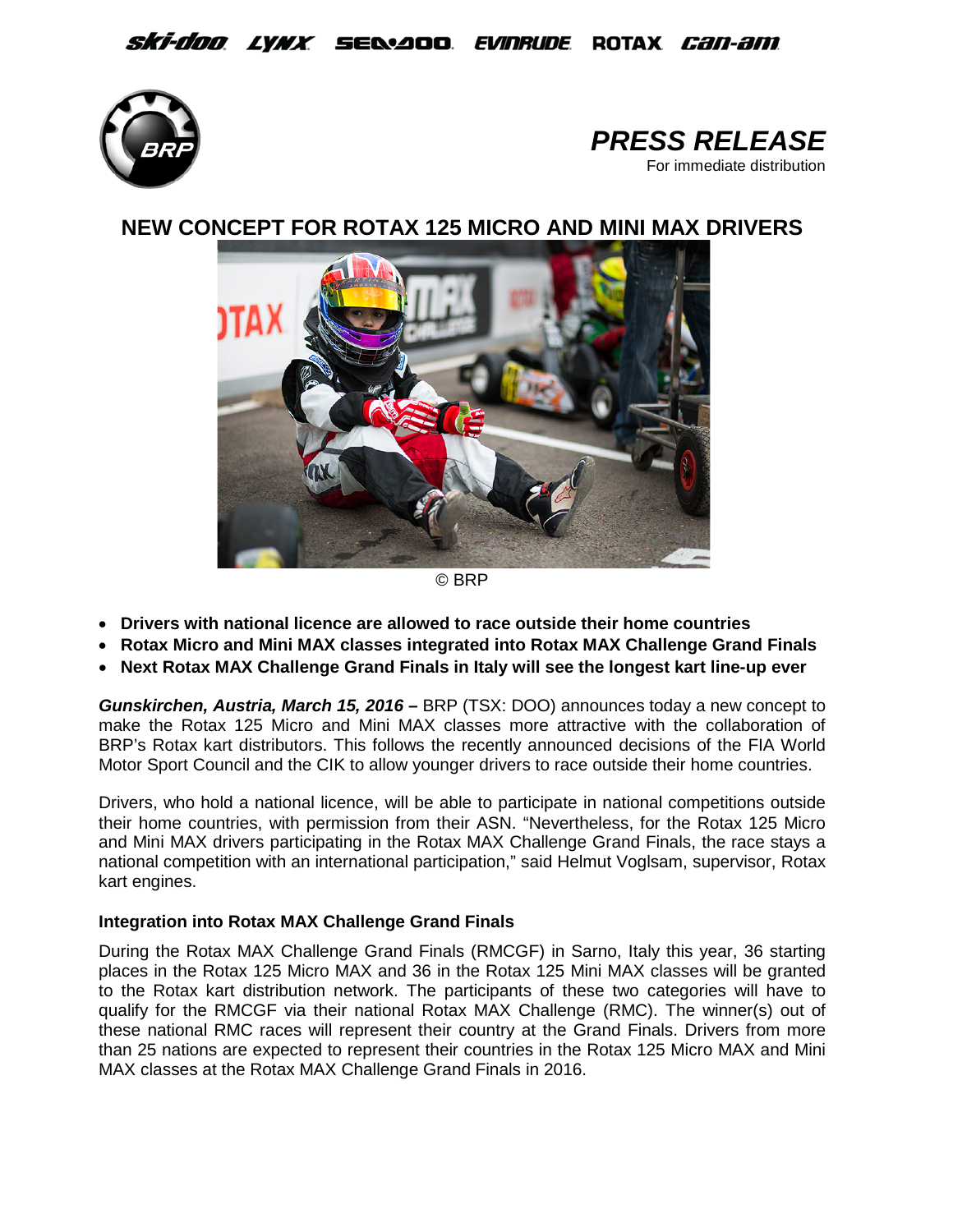The concept for the youngest kart racers will be equal to the one of the RMCGF; meaning that the Rotax 125 Micro MAX and Mini MAX drivers will receive the same support as the international classes. This includes the single brand chassis with trolley, tool box, the sealed Rotax engine and MOJO tyres on a loan basis for the duration of the event as well as fuel, tent space and trackside support – all free of charge.

"We want them to experience the feeling of a racing event, organized on a high level," mentioned Voglsam. The children will receive the same support as their heroes in the RMCGF. "If they would like to push their racing career and if they would like to grow in motorsports, they have to get insights of how races are handled and what they have to deal with," said Voglsam.

The two categories will be supported by the well-known chassis manufacturers BirelART in the Rotax 125 Mini MAX class and IPKarting who will provide its Praga chassis for the Rotax 125 Micro MAX drivers in Sarno, Italy, where the 17<sup>th</sup> edition of the Rotax MAX Challenge Grand Finals will take place from October 16-22, 2016.

### **Longest kart line-up**

As many as 360 chassis will be lined-up at the start-finish line at the Circuito Internazionale di Napoli on Sunday, October 16, 2016. "To see the kart line-up of 288 chassis was already impressive in the past, but the audience in Sarno will see the longest kart line-up ever – 360 karts will be tremendous," asserted Voglsam.

In a break from tradition, the participation of the Rotax 125 Micro and Mini MAX drivers will arrive and register at the same time as their heroes at this year's Rotax MAX Challenge Grand Finals and not only midweek. The raffle of the Rotax 125 Micro and Mini MAX karts will take place the same day as for the participants of the international event.

The Rotax MAX Challenge is a professional kart racing series established, owned and organized by BRP and its Rotax kart engine distributors. Approved by and in compliance with CIK / FIA, the RMC is a "one-make-engine" formula: only Rotax kart engines that are checked and sealed (for equal performance) will be used. The success in the competition is mainly up to the skills of the driver.

For more information about the Rotax MAX Challenge, please visit [http://www.rotax](http://www.rotax-kart.com/en/Max-Challenge/MAX-Challenge/About-ROTAX-MAX-CHALLENGE)[kart.com/en/Max-Challenge/MAX-Challenge/About-ROTAX-MAX-CHALLENGE](http://www.rotax-kart.com/en/Max-Challenge/MAX-Challenge/About-ROTAX-MAX-CHALLENGE)

#### **About BRP**

BRP (TSX: DOO) is a global leader in the design, development, manufacturing, distribution and marketing of powersports vehicles and propulsion systems. Its portfolio includes Ski-Doo and Lynx snowmobiles, Sea-Doo watercraft, Can-Am all-terrain and side-by-side vehicles, Can-Am Spyder roadsters, Evinrude and Rotax marine propulsion systems as well as Rotax engines for karts, motorcycles and recreational aircraft. BRP supports its line of products with a dedicated parts, accessories and clothing business. With annual sales of over CA\$3.5 billion from 107 countries, the Company employs approximately 7,600 people worldwide.